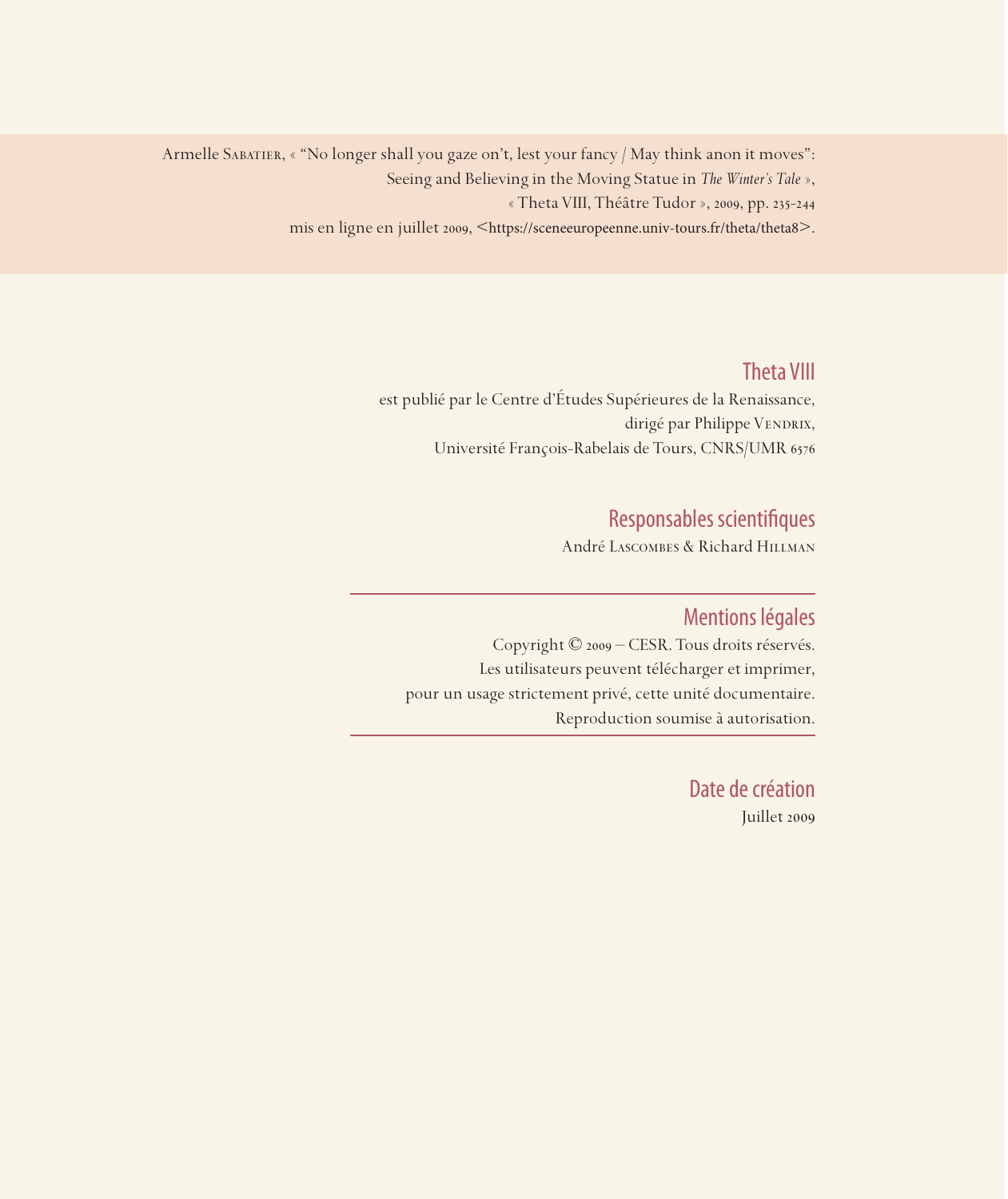Thêta VIII – Théâtre Tudor Armelle SABATIER | p. 235-244 CESR, Tours

# *"No longer shall you gaze on't, lest your fancy / May think anon it moves": Seeing and Believing in the Moving Statue in* The Winter's Tale

Armelle Sabatier Université de Paris II—Assas

ccording to Aaron Landau, "Hermione's 'revival' marks<br>the culmination and most provocative phase of the<br>transition from inquisitive rationalism at the begin-<br>ning of the play to a total and willing suspension of disbelief the culmination and most provocative phase of the transition from inquisitive rationalism at the beginning of the play to a total and willing suspension of disbelief later on" (p. 36). This "suspension of disbelief" lies at the core of the final scene of *The Winter's Tale* and is more than necessary for seeing and believing that Hermione's statue actually turns to life, that marble can become human flesh. It is achieved through a kind of education, and even re-education of human perception. Éliane Cuvelier has stressed the vital role of sight in this play: "The world of *The Winter's Tale* is obsessed with the senses of sight; the source of it is the unsettling of Leontes' own vision" (p. 39). She also demonstrates the impact of Leontes' wild imagination on his own perception by showing that his jealousy derives from melancholy, a disease that in the Middle Ages and the Renaissance was thought to distort the relation and the interaction between perception and imagination.<sup>1</sup> In the first acts of the play, Leontes' infected vision leads him to imagine his innocent wife Hermione is committing adultery with his long-

1 Cuvelier builds her analysis upon the theory of the three ventricles explained in Thomas Vicary's *The Anatomie of the Bodie of Man* (1548).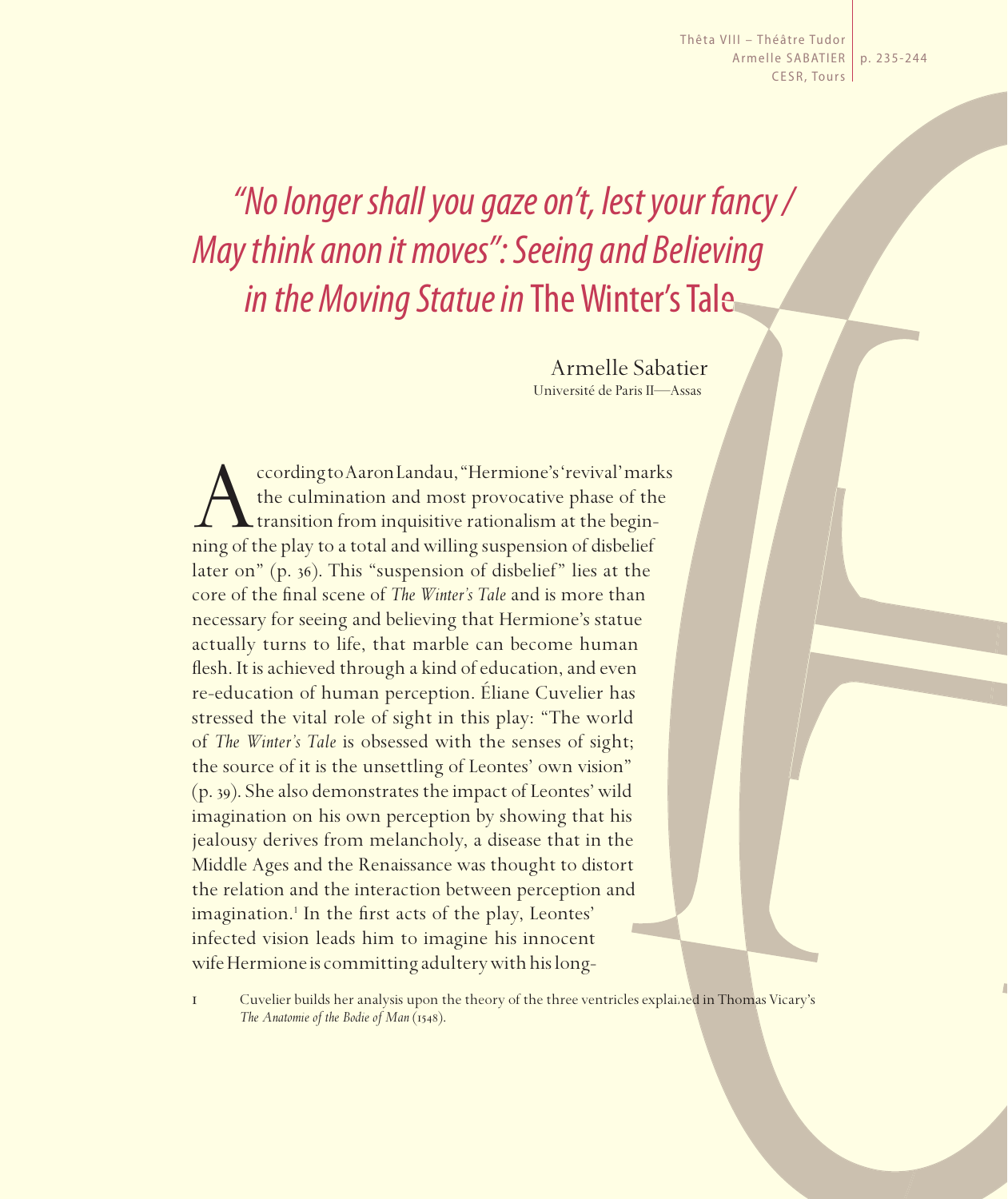standing friend Polixenes. This misreading of the signs paves the way to a tragedy, with Hermione's trial and death at the end of Act Three. Act Four introduces a complete reversal of the plot, thanks to the character of Time, who indicates to the spectators that they have to imagine that sixteen years have gone by:

> I turn my glass, and give my scene such growing As you had slept between. Leontes leaving Th'effects of his fond jealousies, so grieving That he shuts up himself, imagine me, Gentle spectators, that I now may be In fair Bohemia… (IV.i.16-21)

Even though the intervention of Time on stage is used to justify the huge gap in time between Acts Three and Four, this short interlude adumbrates the complete change in the dramatic plot of *The Winter's Tale*. From Act Four, the world of the play seems to have been turned upside-down: the original deathlike atmosphere that pervaded the first three acts is metamorphosed into its opposite, the idyllic pastoral world, bathed in the warmth of springtime, foreshadowing the renewal and the rebirth of Hermione.

After the rigour of the cruel tragedy that was displayed to the audience in the first acts, the main action of the last two acts is centred on some of the characters' attempts to cure Leontes' sight in order to prevent his imagination from distorting his perception of reality. The scene of the moving statue dramatizes the redemption of Leontes' perception when Paulina cures and heals his sight and imagination so he can actually see Hermione's statue move. While in the first acts Leontes could only see what his wild imagination made him believe, in the final act he has to use his imagination in the right way to see and interpret reality properly, in other words to believe that his wife's statue can actually move and become human. The restored harmony between perception and imagination in the final scene is also imbued with a metadramatic dimension, insofar as the final show of the moving statue encapsulates the vital role of imagination in Renaissance drama: spectators have to use their imagination, their inward eyes, actually to see the dramatic action and believe in it.

Sixteeen years after his wife's supposed death, Leontes is still mourning, until Paulina stages the resurrection of the Queen of Sicily in the gallery of her house: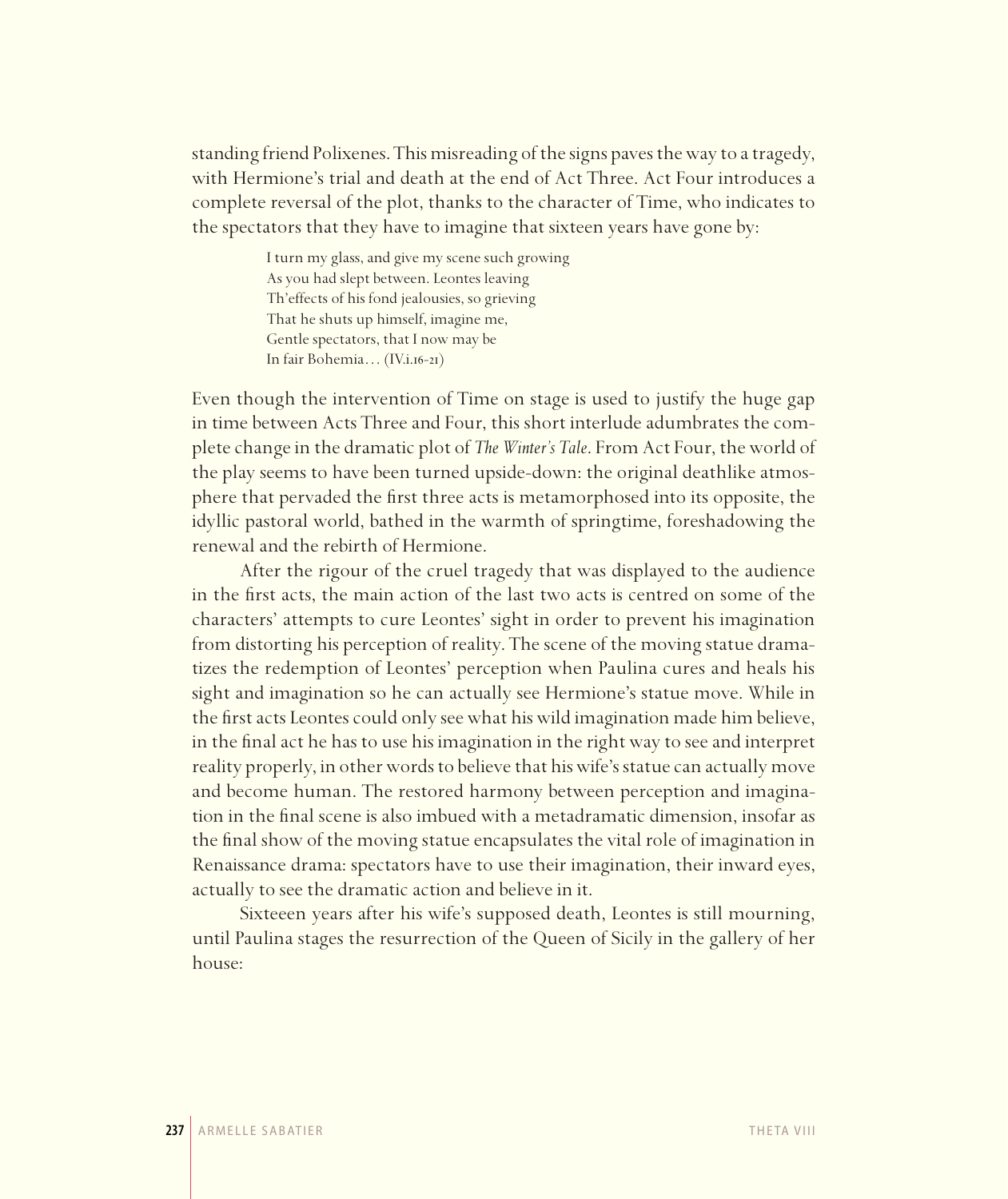But we came To see the statue of our Queen. Your gallery Have we passed through, not without much content In many singularities; but we saw not That which my daughter came to look upon, The statue of her mother. (V.iii.9-14)

Paradoxically enough, when welcoming the visitors to her gallery to show the statue of the dead queen of Sicily, Paulina first deludes their senses and stimulates their imagination, the better to restore their perception of reality and their ability to read signs. The term "gallery" could refer to the galleries in some Elizabethan houses, which were decorated with paintings and sometimes with statues. In the preface to his translation of Giovano Paolo Lomazzo's treatise A Tracte Containing *the Artes of Curious Painting, Carvinge and Buildinge* (1598), Richard Haydocke indicated that noblemen bought Italian, and German works of art to ornament their houses: "many noblemen then furnishing their houses with the excellent monuments of sundry famous and ancient masters, both Italian and German" (p. 6). In Jacobean England, the most famous example was Lord Arundel, who had two galleries built in his mansion, one for paintings and another for his statues.<sup>2</sup> In Elizabethan English, "gallery" could also refer to the balcony built above the stage where musicians used to sit or where other actors could stand, such as Juliet in the well-known balcony scene.<sup>3</sup> This detail underlines the vital role of perspective on the Elizabethan stage, in that a scene can be seen from a multiplicity of angles, depending on the position of the actors on stage. The polysemy of this particular term, which mingles visual arts, architecture and drama, may suggest that Paulina's gallery has been built in order to play on perspective and multiply different angles to see the works of art she exhibits in her gallery, thus preparing the visitors' eyes for tricks of perspective. The characters have gone through and left the gallery when they arrive on stage in Act Five, Scene Three ("Your gal-

 $\overline{2}$ From 1613 to 1614, this art collector visited Italy along with Inigo Jones, becoming familiar with the works of Italian masters such as Titian and Veronese, and studying the architecture of Palladio. Upon his return to England, he had two galleries built in his mansion situated between the Strand and the river Thames, near Somerset House, where the Queen lived. Two portraits made by Daniel Myrtens in 1618 show Lord Arundel's galleries. The one depicting his wife Aletheia reveals his collection of paintings, which were exhibited in his gallery on the ground floor. In the second one, which is the better known, Lord Arundel, sitting in an armchair in the left corner, points to his collection of antique statues situated in a refined gallery overlooking the Thames.

 $\mathfrak{Z}$ 

In architecture, "gallery" is also synonymous with "corridor", as is indicated in the OED: "A long narrow apartment, sometimes serving as a means of access to other parts of a house, a corridor".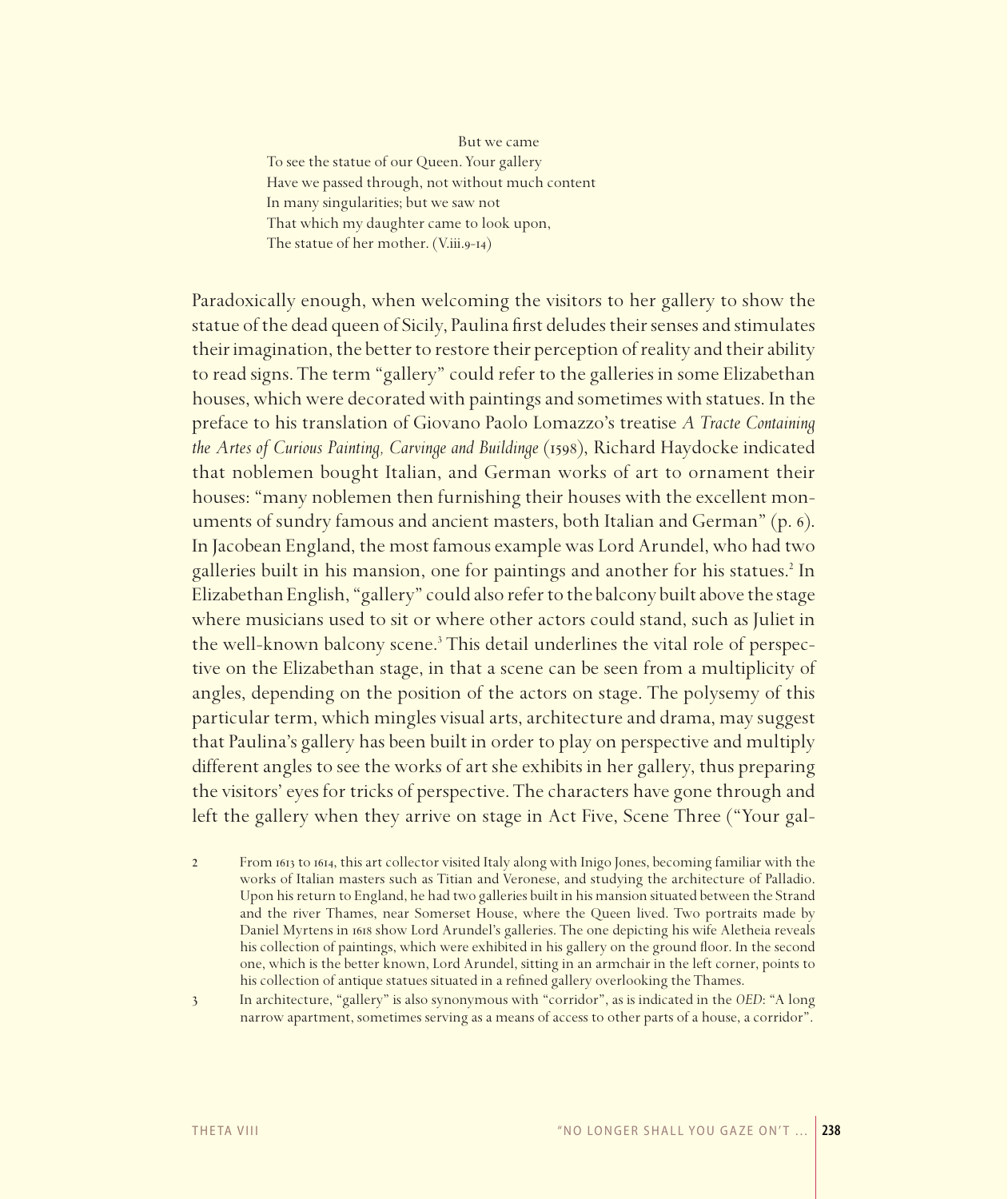lery / Have we passed through …"), to reach a chapel where Hermione's statue stands, as Paulina reminds the visitors before the statue actually moves: "Quit presently the chapel, or resolve you / For more amazement" (V.iii.86-87). This chapel is probably different from the one mentioned by Leontes at the end of Act Three, when he swears he will visit his dead son's and wife's tombs: "Once a day I'll visit/ The chapel where they lie, and tears shed there/ Shall be my recreation" (III.ii.237-39). This theatrical space is fraught with a religious atmosphere, since Perdita is tempted to kneel in front of her mother's statue: "And do not say 'tis superstition, that / I kneel and implore her blessing" (V.iii.43-44). Before unveiling the statue to the visitors' eyes, Paulina comments on the work of art by insisting upon some details, as if she was attempting to influence the spectators' perception of the statue:

> As she lived peerless, So her dead likeness I do well believe Excels what ever yet you looked upon, Or hand of man hath done. Therefore I keep it Lonely, apart. But here it is. Prepare To see the life as lively mocked as ever Still sleep mocked death. (14-20)

While insisting on the spectators' sight ("what ever yet you looked upon", "Prepare/ To see"), Paulina stimulates their imagination before they can actually see the theatrical illusion. They are invited to imagine a funerary statue ("her dead likeness"), which is in keeping with the style of Elizabethan and Jacobean funerary sculpture ("To see the life as lively mocked as ever / Still sleep mocked death"). In the English Renaissance, funerary statues looked as if they were live.4 At the time, colours were used to make them look more realistic—here

4 In the Renaissance, changes in style in funerary sculpture arise from a new function of funerary statues. While in the Middle Ages the tomb was used to remind beholders of their ultimate fate, in the Renaissance, the funerary monument turns into a kind of living portrait of the dead, helping the aggrieved family to remember their beloved as they were in their lifetime. As John Weever underlined in *Ancient Funerall Monuments* (1631), the tomb recorded the actions of the dead when he or she was alive: "A monument is a thing erected, made, or written, for a memoriall of some remarkable action, fit to bee transferred to future posterities*"* (p. 1). For instance, funerary masks were used to carve the features of the dead person's face. Another trend in the Renaissance was the funerary statues carved in a reclining position, and the statues represented as sitting—the first one in England was carved by Maximilian Colt for Lady Margaret Legh's tomb in 1605—or, as if praying, facing each other. Lady Saville's tomb, carved in the 1630s, reveals the dramatization used to represent the dead on monuments: Lady Saville is kneeling in prayer at the centre of the monument, and her family is depicted on each side. The links between the living and the dead are thus preserved in this petrified dramatic scene.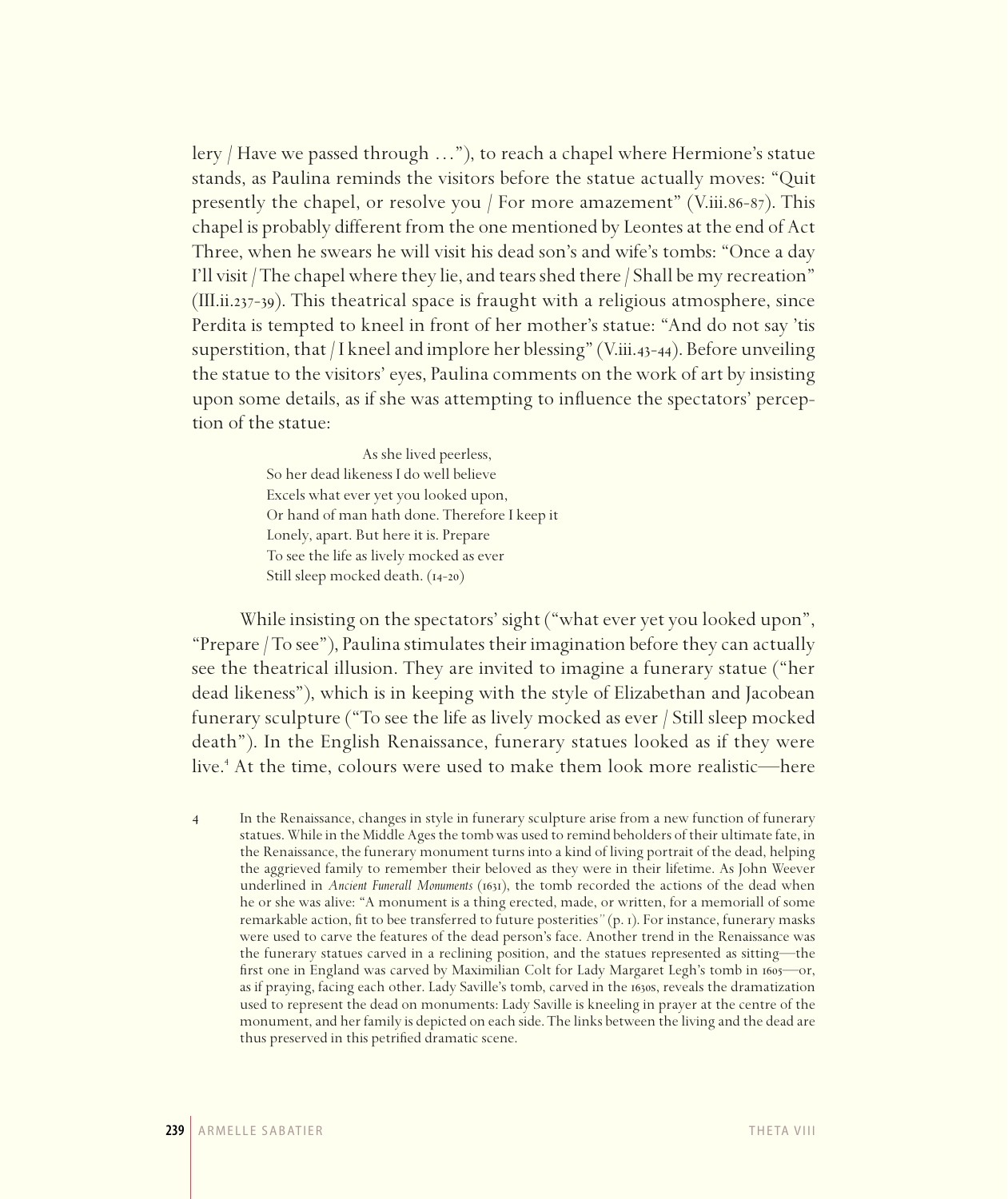Hermione's statue is painted ("the colour's not dry"). The confusion between death and sleep is another prominent feature of the sculpture of this period: statues were carved in such a way that the effigy looked asleep.<sup>5</sup> Thus, by giving details to the spectators to assist them in imagining Hermione's statue, Paulina teaches the audience how to see it. However, once the statue is revealed to the visitors. Leontes' vision first seems to have been restored, in that he notices the statue's wrinkles: "Hermione was not so much wrinkled" (28). This detail, which threatens the illusion Paulina is trying to create, clearly indicates that without being fully aware of it, the king of Sicily sees reality as it is, that the statue is only the old queen who is standing still. Thus, Paulina is now the one who distorts reality, who tries to make it look different to dramatize Hermione's resurrection. Despite Leontes' remark about the statue's wrinkles, Paulina manages to sustain her play-within-the-play by continuing to delude her visitors into believing it is a real statue.

The perception of the statue is altered by the use of perspective, since the object is seen from different angles. The main prop in this scene is probably placed at the back of the stage between the two doors, where the curtain hiding it must have been fixed. The columns on the Elizabethan stage reinforce the trick of perspective, as the stage is split into different levels. The play on different perspectives is also heightened by the different positions of the characters on stage. They become spectators looking at a "dumb and frozen show" and are observed by other characters. Paulina's play-within-the-play is multiplied by a series of short embedded plays within her own show. Once she has unveiled the statue, she observes and describes Leontes' reaction in front of the statue, of her show: "I like your silence; it the more shows off / Your wonder" (21-22). When facing his dead wife's statue, Leontes is momentarily turned into a statue, as he stands still and speechless. Thus for a moment the audience and the other characters can see two statues on stage. This embedded play is strengthened a few lines later, when Leontes is petrified for more than twenty lines while Perdita and other characters are commenting on the statue. The contamination between the spec-

5 The best-known example is the statue of Night carved by Michaelangelo, which is part of the De Medici funerary monument in Florence. This statue, with its closed eyes, looks asleep, as if on the verge of waking up. When the De Medici chapel was opened in 1544, Giovanni Strozzi described it as a living statue: "La Notte, che tu vedi in si dolli atti / Dormir, fu da un Angelo scolpita / In questo sasso; e, perché dorme, ha vita: / Destala, se nol credi, e parleratti". This is cited by Gross, p. 92, who translates as follows: "Night, which you see sleeping in such sweet attitudes, was carved in this stone by an angel; and because she sleeps, she has life. Wake her, if you don't believe it, and she will speak to you".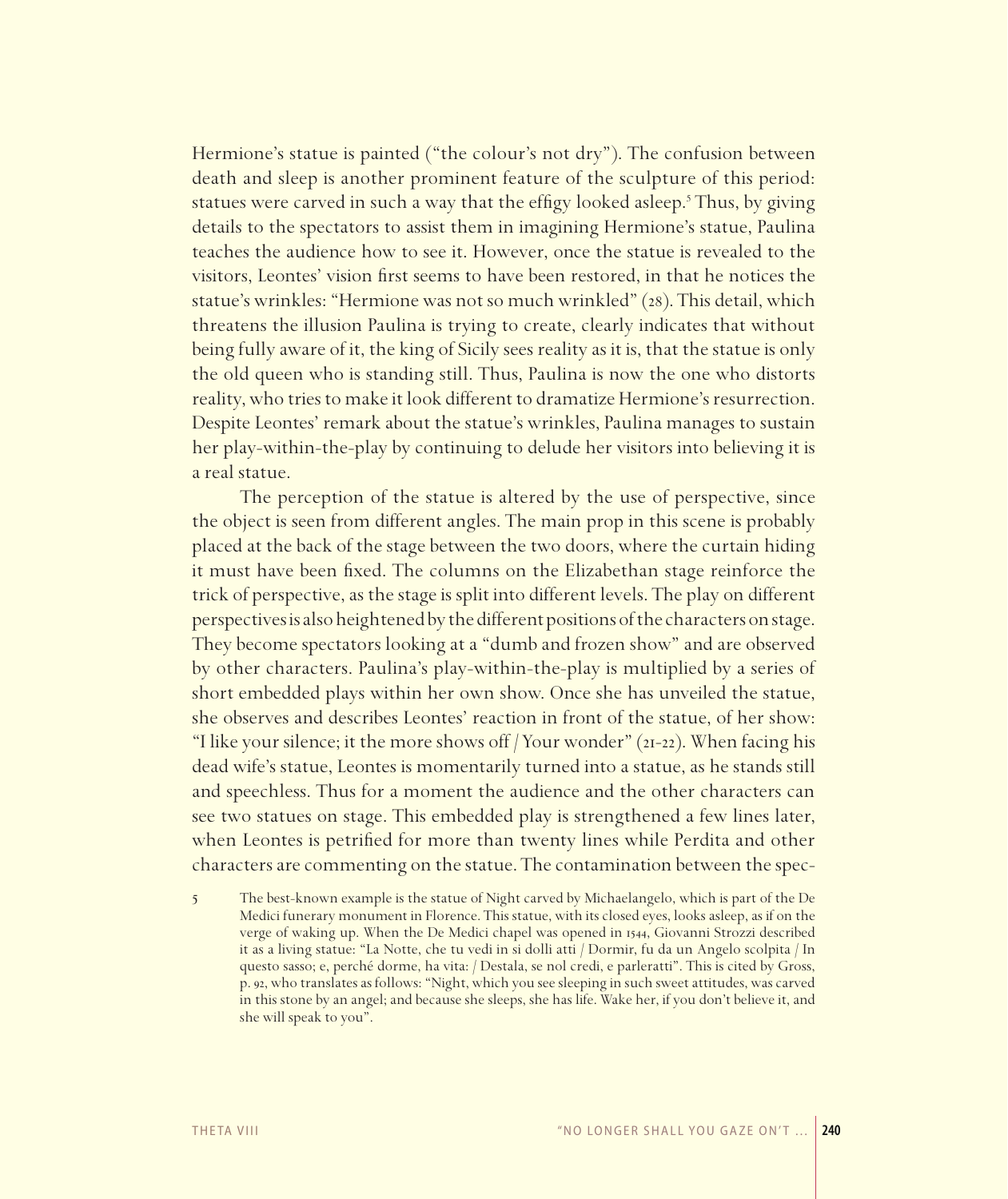tacle, namely the statue, and the spectator, namely Leontes, is complete, since the king of Sicily has become the frozen reflection of the statue, as Paulina brings out in her speech: "If I had thought the sight of my poor image/ Would thus have wrought you" (57-58). Here the term "image", which meant statue in Elizabethan English, and the verb "wrought", which could refer to what is carved, reinforce the reverberation between the statue and the spectator. Accordingly, on stage, two scenes are presented to the audience simultaneously, a frozen, dumb show and an animated one.

The tricks of perspective used by Paulina seem to be highly efficient, since the spectators' sight is completely deluded by the artificial double of Hermione they believe that the statue is alive: "Would you not deem it breathed, and that those veins / Did verily bear blood?" (V.iii.64-65). In this case, the trick of perspective is natural. By respecting the veins in the marble, the sculptor would have created the illusion that the statue has veins just like a human being. The confusion between the marble statue and a human body is further sustained by the signs of life which seem to be present in this block of marble. Polixenes perceives warmth in this lifeless body ("The very life seems warm upon her lip" [66]), while Leontes imagines the statue's eyes are moving: "The fixture of her eye has motion in't, / As we are mocked with art" [67-68]). These hesitations and the deluded visions the characters have in front of the statue are highly reminiscent of the myth of Pygmalion, which partly inspired the scene of the moving statue.6 In the *Metamorphoses,* Ovid underlined Pygmalion's distorted perception of his own work of art, when he could not tell the difference between ivory and flesh: "he often toucht it, feeling if the woork that he had made / Were verie flesh or Ivorye still" (bk. 10, ll. 273-74). Nevertheless, in *The Winter's Tale* Leontes' apparent delusions are ironic, in the sense that what he imagines is what he actually sees the statue is alive, since it is the real Hermione. When Leontes claims that "No settled senses of the world can match / The pleasure of that madness" (V.iii.72-73), he is still unaware that these tricks of perspective have been implemented to restore the harmony between his senses and his fancy. Because his melancholy has been cured, he can interpret signs and perceive reality and even recognise his own sins. When he discovers Hermione's statue, he is amazed by its inanimate condition:

<sup>6</sup> Many critics have studied the impact of the myth of Pygmalion in this play, such as, to name but a few, Mueller, Rico, and Barkan ("Living Sculptures"). Chapters are devoted to *The Winter's Tale* and Pygmalion by Bate and Gross.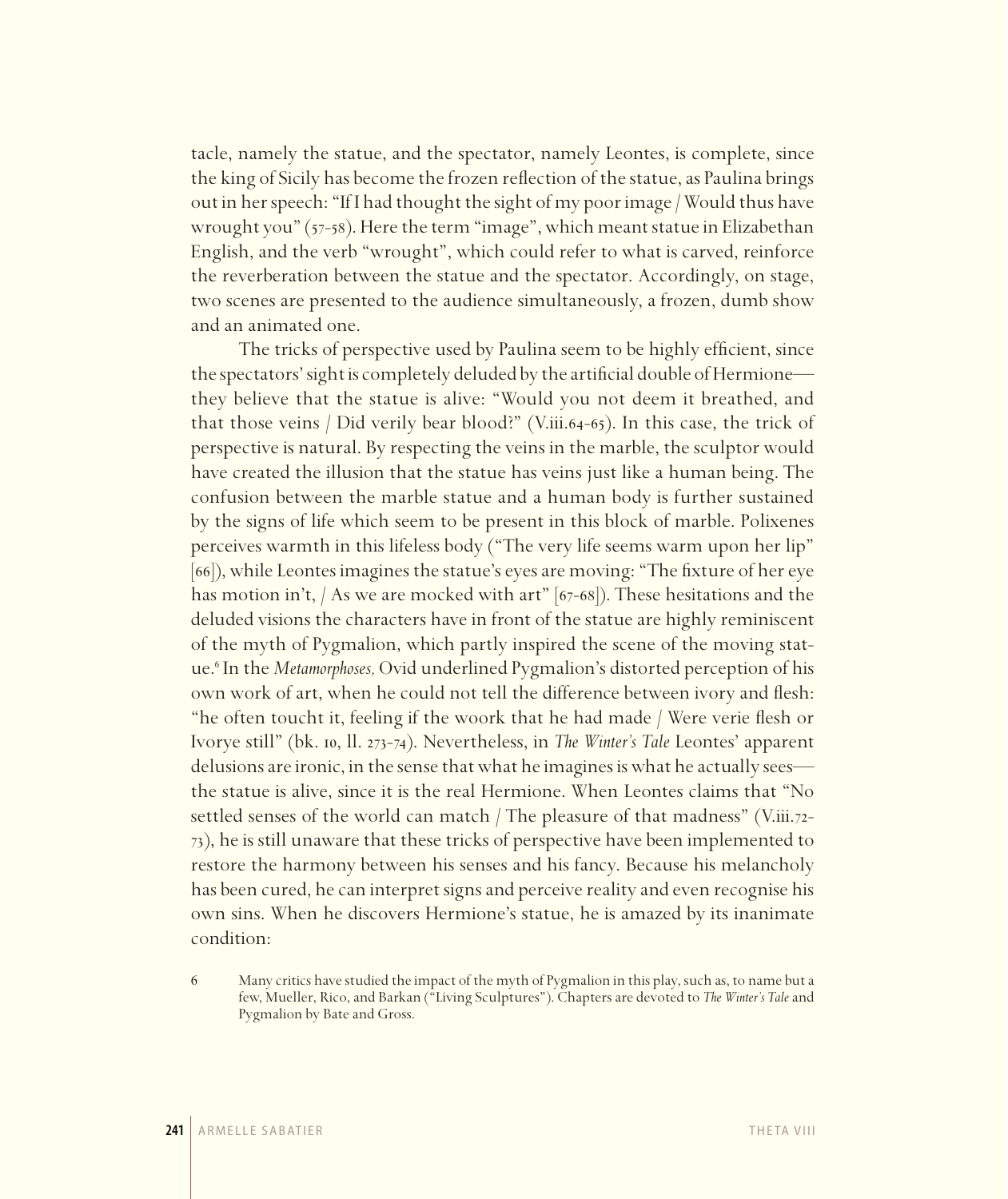Does not the stone rebuke me For being more stone than it? O royal piece! There's magic in thy majesty, which has My evils conjured to remembrance. …" (37-40)

Leontes can read Hermione's heart beyond her artificial posture and make-up, and even the theatrical show put on by Paulina. The statue acts as a frozen mirror, reflecting what Leontes used to be in the first acts of the play—a man with a heart of stone. The man who used to think he could see the evils of others and punish them now sees his own evils in the lifeless reflection of his dead wife. This new awareness plays a part in the process of redemption, which can be achieved only when the statue starts moving, as it does with the help of the spectators' imagination.

The quotation in my title ("No longer shall you gaze on't, lest your fancy / May think anon it moves" [60-61]) appears half-way through the scene, when Paulina calls upon the imagination of the visitors and of the audience, so that her final show, the moving statue, can actually be implemented. The spectators can see the statue coming to life only because they are willing to believe it can actually move. The imagination of the spectators endows the statue with the breath of life. The vital role of imagination in the play has been highlighted in the scene before, when secondary characters narrated scenes which took place offstage and revealed the name of the sculptor who carved Hermione's statue: Giulio Romano. In this scene, three Gentlemen depict scenes of reunion between some of the main characters of the play, such as Leontes, who meets his daughter Perdita. Their narrations suspend the dramatic action, as the scenes which they describe were not shown to the audience or even related: "Then have you lost a sight which was to be seen, cannot be spoken of" (V.ii.42-43). The audience have to use their imagination to see what happened offstage. These imagined scenes foreshadow the following scene, in that the characters have the same attitudes. Camillo and Leontes stand speechless: "There was speech in their dumbness, language in their very gesture" (V.ii.13-14). This meaningful silence adumbrates Leontes' silence when he is facing the statue in Act Five, Scene Three, where his reaction betrays his emotion: "I like your silence; it the more shows off / Your wonder" (V.iii.20-21). This echoing between the two scenes is sustained by the third Gentleman, when he depicts the emotion felt at the narration of Hermione's death: "Who was most marble there changed colour" (V.ii.89). The metaphor of the marble hints at the statue, which has colour, sup-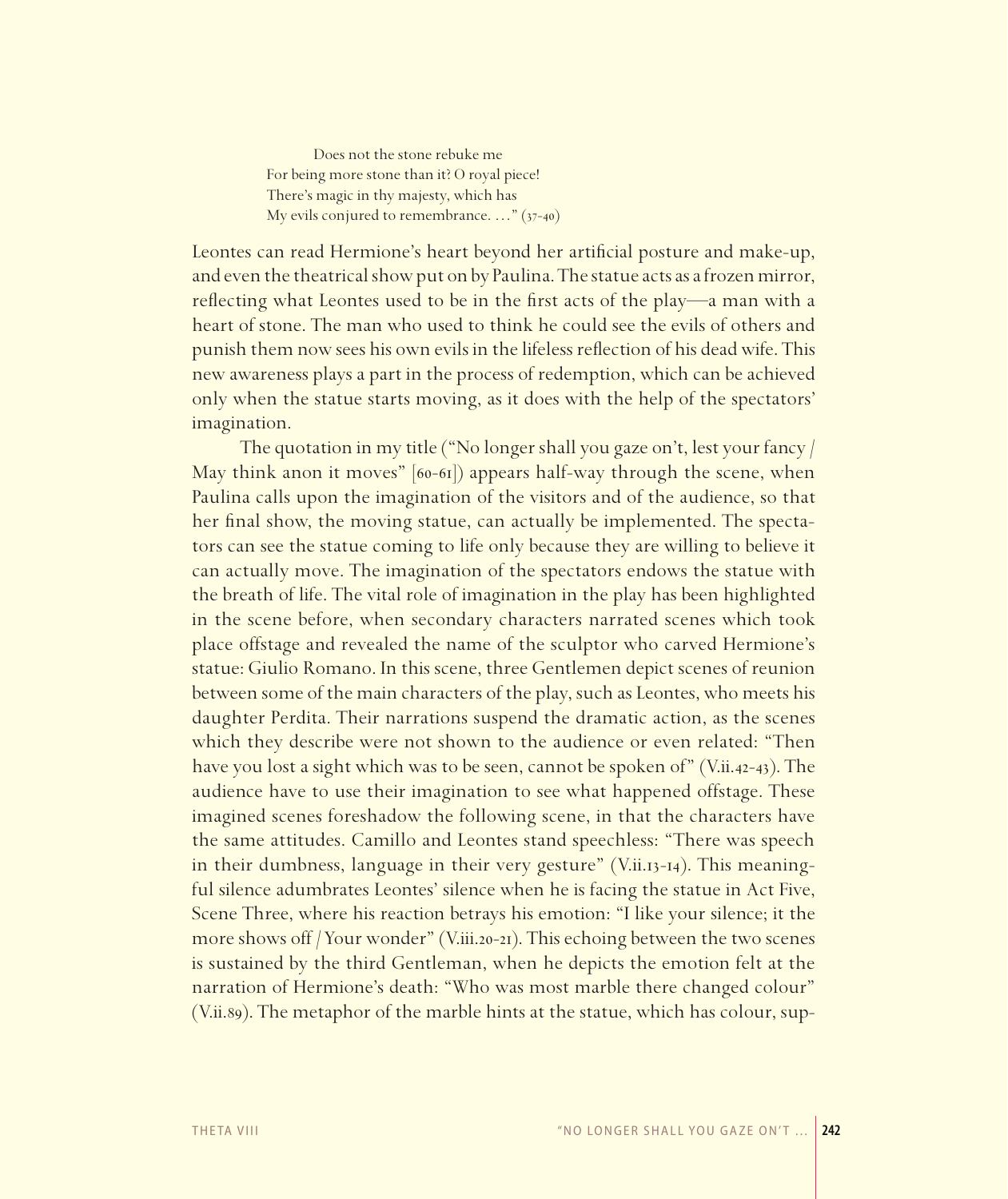posedly because it is painted, and which resembles a living body. These echoes between the last two scenes reveal the articulation between the word and the image, since Scene Two is entirely verbal, while the statue scene is highly visual. Barkan has pointed out that these two scenes were built around a chiasmus: "the verbal without the visual is empty while the visual without the verbal is frozen" (*Gods Made Flesh*, p. 286).

While the spectators' imagination is required to see scenes which cannot be seen and to perceive what is beyond belief, that is to say, a moving statue, other ingredients are also necessary for Hermione's resurrection to happen. Imagination without emotion is useless. Leontes can believe in the moving statue because he first experiences wonder: "I like your silence, it the more shows off / Your wonder". This strong emotional reaction to a work of art is reminiscent of the emotion felt by the sculptor Pygmalion when discovering the statue he has just carved in Ovid's *Metamorphoses* (bk. 10). When Ovid described the sculptor's gift, he used the phrase "mira feliciter arte", translated by Golding as "by wondrous Art" (10.265). Thus the emotion of wonder cannot be dissociated from the act of artistic creation. A few lines further, the sculptor seems to be experiencing the emotion he is trying to induce in the spectators, as he regards his own work of art with fascination: "He woondreth at his Art" (10.271). Accordingly, the sculptor is trapped by the emotion he attempted to create. These echoes between the two texts reveal the vital role of emotion in sculpture but also in drama.

To conclude, the "suspension of disbelief" mentioned by Landau turns out to be the very first step in the process of restoring the harmony between imagination and perception in *The Winter's Tale*. The audience's sight, both that of the characters looking at the statue coming to life and that of the public of the Globe, is educated and altered by different tricks of perspective, while their imagination is constantly stimulated. However, even though Paulina reminds the beholders that faith is necessary to believe in a moving statue ("It is required / You do awake your faith" [94-95]), wonder has turned out to be a vital element in the success of Paulina's dramatization of Hermione's resurrection. As Hymen reminds the spectators in the final scene of *As You Like It,* this emotion cannot be dissociated from the dramatic experience: "Feed yourselves with questioning, / That reason wonder may diminish / How thus we met, and these things finish"  $(V.$ iv.133–35).